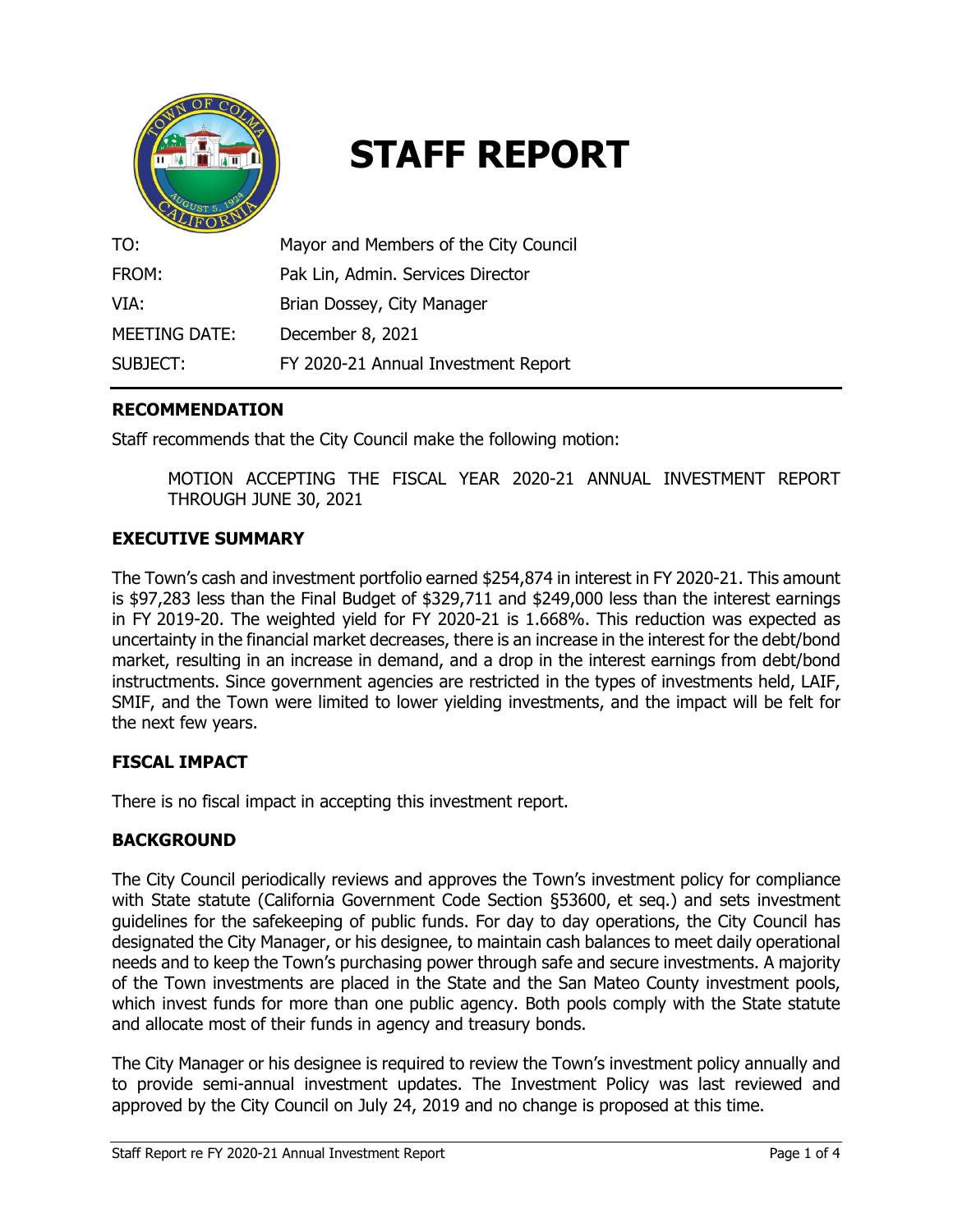This report summarizes the investment activities for Fiscal Year 2020-21. It includes the beginning and ending balances by quarter; net Deposits and Withdrawals by quarter; total interest earned by quarter; the effective annual interest rates earned by quarter; and the cumulative weighted average. This report provides the required information, including additional narrative explanations.

## **ANALYSIS**

As of June 30, 2021, the Town has \$38.2 million in various cash and investment accounts. Of the \$38.2 million, \$30.56 million is in unrestricted cash and investment accounts, and \$7.64 million in restricted accounts. The restricted accounts include \$5.7 million in PARS OPEB Trust to be used to fund future retiree medical and dental costs and \$1.93 million in PARS Pension trust to be used to fund future retiree pension costs.

Of the \$30.56 million of unrestricted funds, \$9.20 million is in the Town's operating bank



accounts, \$16.26 million in the State and county pools (LAIF and SMCIF, respectively), and \$5.10 million in Brokered CDs. The LAIF and SMCIF focus on liquidity and safekeeping of the assets, with 50 percent or more in agency and treasury bonds and the rest in high-quality lowrisk investments. The Brokered CDs are limited to \$250,000 per issuer and are fully insured by FDIC or NCUSIF.

## **Transaction Activity**

|                                                                         | <b>Balance</b><br>@6/30/2020 |            | <b>Balance</b><br>6/30/2021 |            | Increase/<br>(Decrease) |
|-------------------------------------------------------------------------|------------------------------|------------|-----------------------------|------------|-------------------------|
| <b>Town of Colma Cash &amp; Investment</b>                              |                              |            |                             |            |                         |
| Cash In Bank<br>Public Agency Investment Pools                          | \$                           | 6,153,978  | \$                          | 9,202,514  | \$<br>3,048,537         |
| Local Agency Investment Fund (LAIF)<br>San Mateo County Investment Fund |                              | 2.114.384  |                             | 2,132,294  | 17,911                  |
| (SMCIF)                                                                 |                              | 15,426,171 |                             | 14,124,040 | (1,302,131)             |
| Other Investment                                                        |                              |            |                             |            |                         |
| <b>Brokered CDs</b>                                                     |                              | 5,131,181  |                             | 5,097,792  | (33,390)                |
| <b>Total Cash &amp; Investment</b>                                      | \$                           | 28,825,714 | \$                          | 30,556,641 | \$<br>1,730,927         |

Overall, the Town's Cash & Investments increased by \$3.05 million. The increase in Cash in the Bank is largely driven the increase in sales tax revenues during the year. In April 2019, out-ofstate e-commerce were required to remit sales/use tax to the California Department of Tax and Fee Administration, also known as AB 147 or the Wayfair Decision. The Town's sales tax revenues increased by \$3.10 million during the year, when compared to FY 2019-20.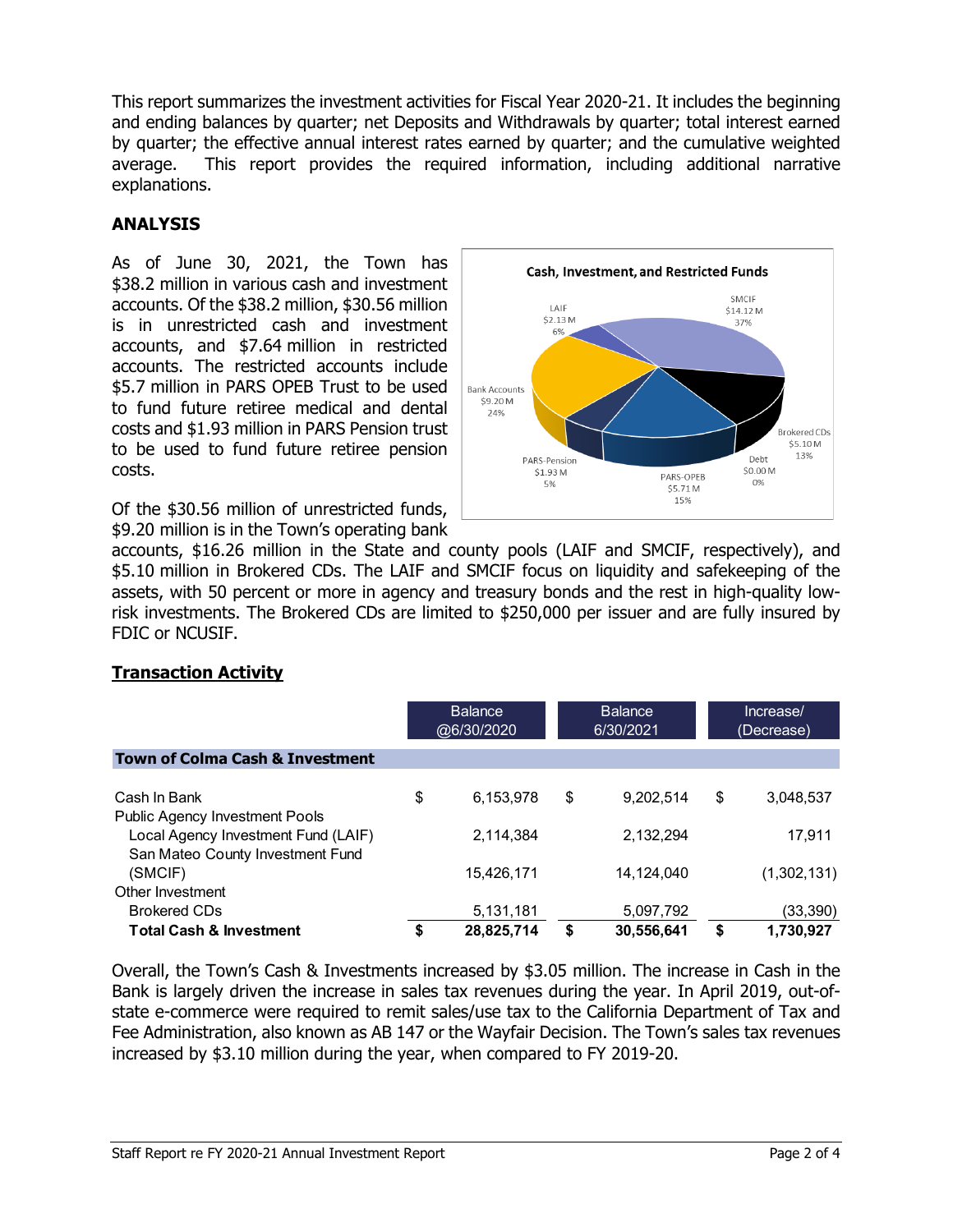Changes to the LAIF and Brokered CDs balance were minimal and it's related to market conditions. As for SMCIF, the Town transferred \$1.5 million from SMCIF to the general bank to cover the cost of construction for the Mission Road project. The transfer was completed in 2020Q3. The Finance Department was concerned with cashflow needs in the first three months of the year, since large annual fees are paid during this period plus a \$2.8 million capital project cost.

The Finance Department will evaluate cashflow conditions in December of 2021 and will adjust the cash and investment balances to help the Town retain its purchasing power.

|                                                                                                                                                            | 2020Q3<br>@ 9/30/2020 |                                                                                | 2020Q4<br>@ 12/31/2020 |                                                                                  | 2021Q1<br>@ 3/31/2021 |                                                                          | 2021Q2<br>@6/30/2021 |                                                                        | Total<br>Jul 2020 - Jun 2021 |                                                                                   |
|------------------------------------------------------------------------------------------------------------------------------------------------------------|-----------------------|--------------------------------------------------------------------------------|------------------------|----------------------------------------------------------------------------------|-----------------------|--------------------------------------------------------------------------|----------------------|------------------------------------------------------------------------|------------------------------|-----------------------------------------------------------------------------------|
| <b>Local Agency Investment Fund (LAIF)</b>                                                                                                                 |                       |                                                                                |                        |                                                                                  |                       |                                                                          |                      |                                                                        |                              |                                                                                   |
| <b>Beginning Balance</b><br>Purchases / Deposits<br>Withdrawals                                                                                            | \$                    | 2,114,383.69<br>0.00<br>0.00                                                   | \$                     | 2,122,098.67<br>0.00<br>0.00                                                     | \$                    | 2,126,604.90                                                             | \$                   | 2,129,967.33                                                           | \$                           | 2,114,383.69<br>0.00<br>0.00                                                      |
| <b>Interest Posted</b><br><b>Ending Balance</b>                                                                                                            | \$                    | 7,714.98<br>2,122,098.67                                                       | \$                     | 4,506.23<br>2,126,604.90                                                         | \$                    | 3,362.43<br>2,129,967.33                                                 | \$                   | 2,326.97<br>2,132,294.30                                               | \$                           | 17,910.61<br>2,132,294.30                                                         |
| San Mateo County Investment Fund (SMCIF)                                                                                                                   |                       |                                                                                |                        |                                                                                  |                       |                                                                          |                      |                                                                        |                              |                                                                                   |
| <b>Beginning Balance</b><br>Purchases / Deposits<br>Withdrawals                                                                                            | \$                    | 15,426,170.66<br>0.00<br>(1.500.000.00)                                        | \$                     | 13,988,084.50<br>0.00<br>0.00                                                    | \$                    | 14,045,358.13                                                            | \$                   | 14,086,472.85                                                          | \$                           | 15,426,170.66<br>0.00<br>(1,500,000.00)                                           |
| <b>Interest Posted</b><br><b>Ending Balance</b>                                                                                                            | \$                    | 61,913.84<br>13,988,084.50                                                     | \$                     | 57,273.63<br>14,045,358.13                                                       | \$                    | 41,114.72<br>14,086,472.85                                               | \$                   | 37,566.97<br>14,124,039.82                                             | \$                           | 197,869.16<br>14,124,039.82                                                       |
| <b>Brokered CDs</b>                                                                                                                                        |                       |                                                                                |                        |                                                                                  |                       |                                                                          |                      |                                                                        |                              |                                                                                   |
| <b>Beginning Balance</b><br>Purchases / Deposits<br>Withdrawals<br>Dividend/Interest Posted [1]<br>Net Change in Portfolio<br>[2]<br><b>Ending Balance</b> | \$<br>\$              | 5.131.181.47<br>0.00<br>(29, 399.81)<br>10,686.46<br>24,413.10<br>5,136,881.22 | \$<br>\$               | 5.136.881.22<br>0.00<br>(14,098.57)<br>24,786.27<br>(13, 134.03)<br>5,134,434.89 | \$<br>\$              | 5,134,434.89<br>(21, 402.41)<br>10,461.59<br>(33,022.04)<br>5,090,472.03 | \$<br>\$             | 5,090,472.03<br>(13,956.01)<br>24,756.31<br>(3,480.38)<br>5,097,791.95 | \$<br>\$                     | 5,131,181.47<br>0.00<br>(78, 856.80)<br>70,690.63<br>(25, 223.35)<br>5,097,791.95 |
| <b>Total Investment Portfolio</b>                                                                                                                          |                       |                                                                                |                        |                                                                                  |                       |                                                                          |                      |                                                                        |                              |                                                                                   |
| <b>Beginning Balance</b><br>Purchases / Deposits<br>Withdrawals<br><b>Interest Posted</b><br>Net Change in Portfolio                                       | \$                    | 22,671,735.82<br>0.00<br>(1,529,399.81)<br>80,315.28<br>24,413.10              | \$                     | 21,247,064.39<br>0.00<br>(14,098.57)<br>86,566.13<br>(13, 134.03)                | \$                    | 21,306,397.92<br>0.00<br>(21, 402.41)<br>54,938.74<br>(33,022.04)        | \$                   | 21,306,912.21<br>0.00<br>(13,956.01)<br>64,650.25<br>(3,480.38)        | \$                           | 22,671,735.82<br>0.00<br>(1,578,856.80)<br>286,470.40<br>(25, 223.35)             |
| <b>Ending Balance</b>                                                                                                                                      | \$                    | 21,222,651.29                                                                  | \$                     | 21,319,531.95                                                                    | \$                    | 21,339,934.25                                                            | \$                   | 21,357,606.45                                                          | \$                           | 21,379,349.42                                                                     |

## **FY 2020-21 Investment Summary by Quarter**

NOTES on Brokered CD:

- 1. Withdrawals represents the amount of interest/dividend transferred back to the Town's general bank account. This is a monthly scheduled transfer and the sole purpose is to keep the Brokered CD value at \$5.0 million
- 2. Net Change in Portfolio represents fair market value adjustment, which is equivalent to unrealized gain/loss.

# **Earnings / Distribution of Portfolio**

The Town's investment portfolio performed better than expected considering the Covid-19 pandemic, with a weighted yield for FY 2020-21 at 1.668%, compared to 3.496% in FY 2019-20. As expected, the yield dropped between 1%-2%. The main reason for the significant drop in the expected yield is a result from the uncertainty in the market. The novel coronavirus (COVID-19) halted business transactions beginning in March of 2020, which led to a sharp crash in the stock